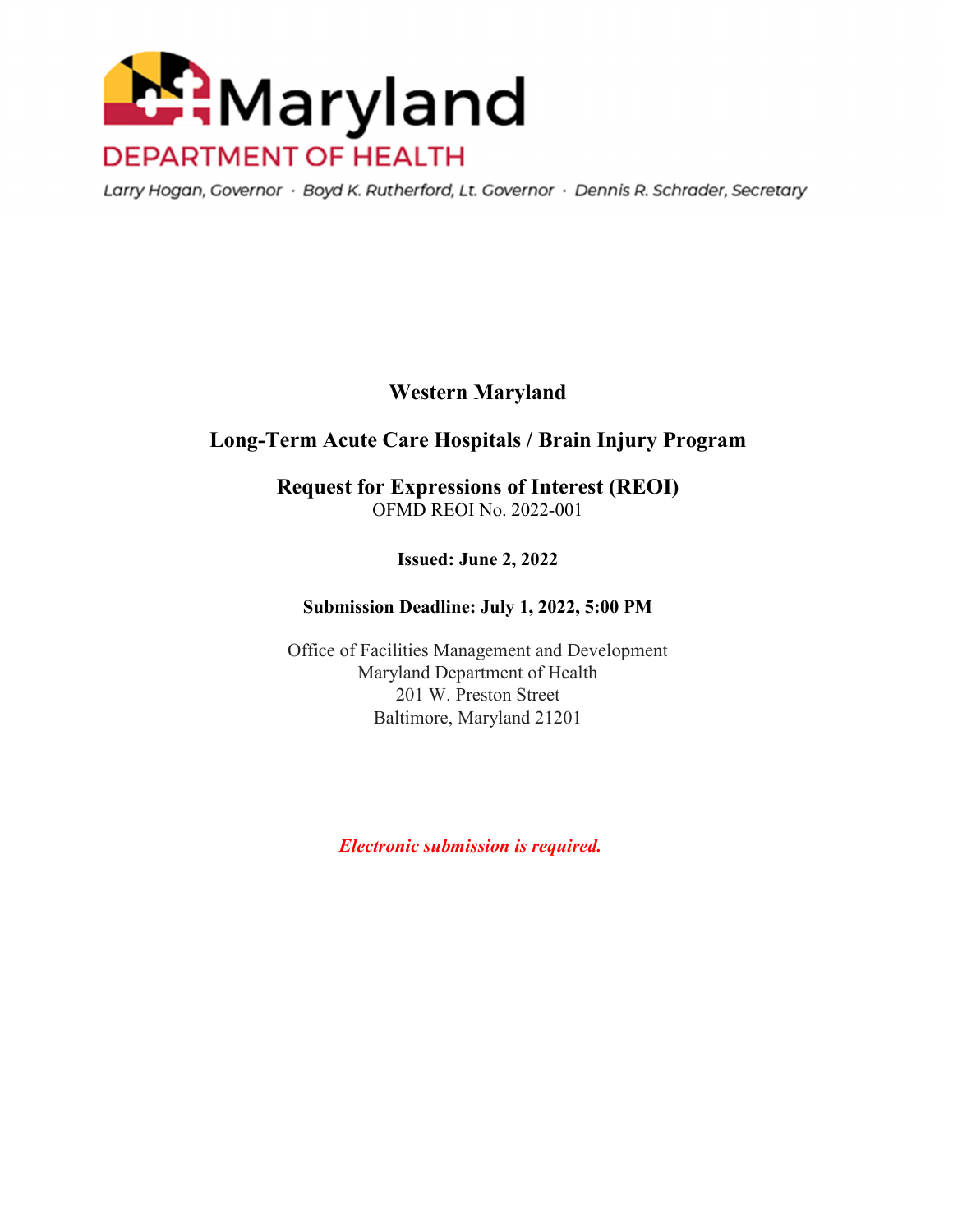# **TABLE OF CONTENTS**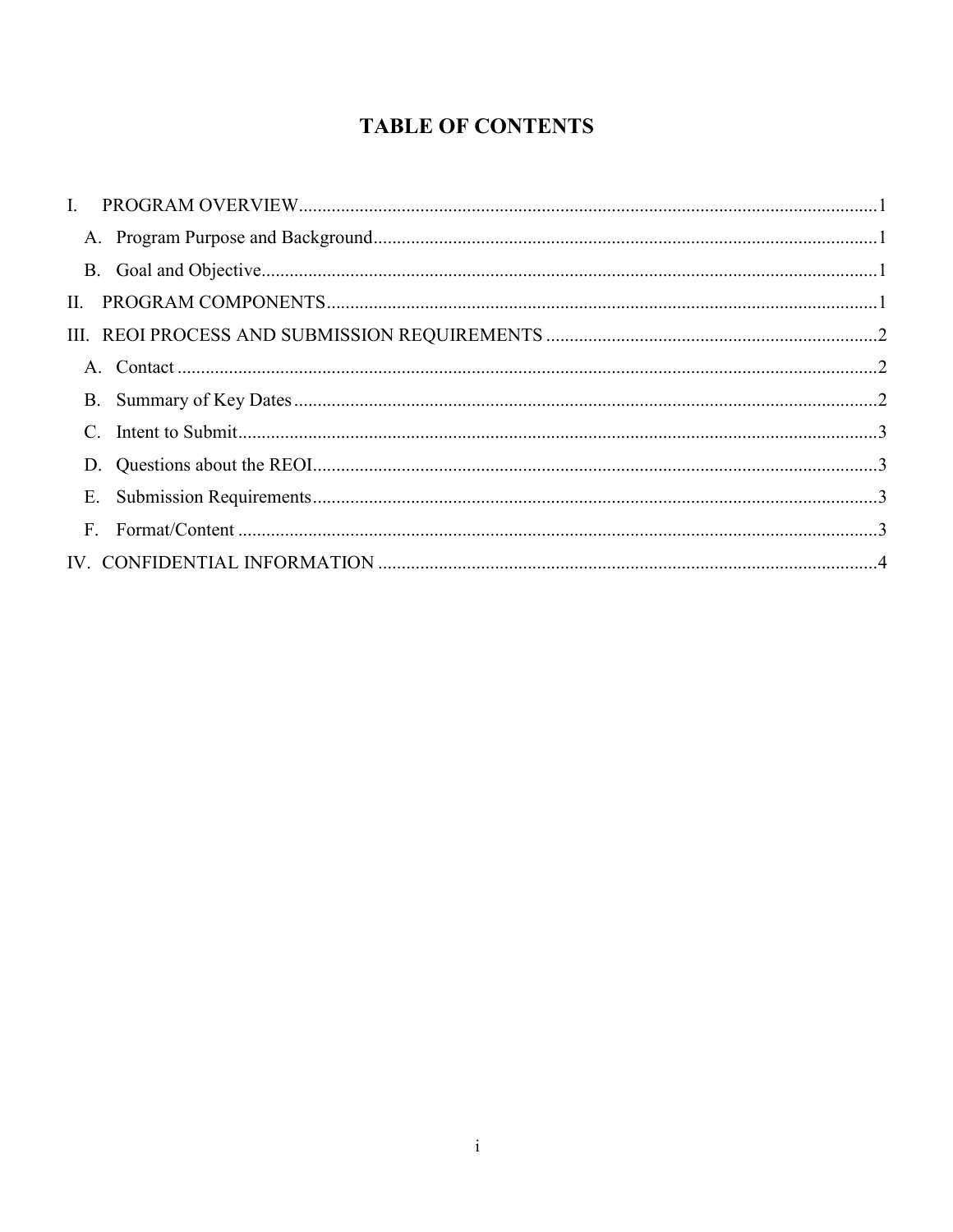#### **I. PROGRAM OVERVIEW**

#### **A. Program Purpose and Background**

The Maryland Department of Health ("MDH") is committed to promoting lifelong health and wellness for all Marylanders and is developing a framework in which it can continue to operate the Long-Term Acute Care ("LTAC") unit and Brain Injury Program ("BIP") (collectively referred to as the "Program") in western Maryland. MDH is seeking to utilize available capacity at regional facilities to provide services in a modern healthcare setting in line with current standards of care.

Western Maryland Hospital Center ("WMHC") is an MDH facility that was originally designed as an acute care hospital when it opened in 1957. Since its opening more than 60 years ago, WMHC has adapted to the region's changing medical needs. The acute care hospital has long been used as a Long-Term Acute Care Hospital ("LTACH") to provide chronic care for patients whose needs are not met in the community. WMHC also has a Brain Injury Program to provide care for patients with neurobehavioral deficits and patients with brain injuries. Today, patient care continues to evolve and less demand for this facility has resulted in its underutilization.

The purpose of this Request for Expression of Interest ("REOI") is to invite expressions of interest ("Expression of Interest") from community providers and hospitals (collectively referred to as "Providers") to collaborate with MDH to identify the LTAC and BIP capacity available in western Maryland (including Allegany, Frederick, Garrett, and Washington Counties) and provide recommendations on the eventual transition of the Program currently being provided at WMHC.

#### **B. Goal and Objective**

The goal is to identify Providers who are interested in collaborating with MDH to design a system to support the Program currently located at the Western Maryland Hospital Center. The objective is to transition the Program to a modern facility to gain efficiencies in patient care and overall operating expenses.

Based on the responses from this REOI, MDH will work to develop a Request for Proposals ("RFP") that outlines the programmatic requirements, ensures continuity of the Program, and, most importantly, ensures a high standard of patient care.

### **II. PROGRAM COMPONENTS**

LTACHs are long-term hospital-grade facilities for patients who require higher levels of complex care, but who are otherwise in relatively stable health and no longer require intensive care or extensive diagnostic procedures. LTACHs provide services for patients with complicated medical requirements, such as the management of several comorbid medical conditions. A team of highly skilled clinicians works together to develop treatment plans that encompass a patient's goals for healing. The care provided at LTACHs is driven by a patient's continued acute medical needs. In order to be considered for the LTAC Program, patients require care too complex to be provided by a skilled nursing facility, which care may include, but is not limited to, respiratory care, hyperalimentation, isolation due to infection diseases, multiple, complex medical conditions, head injuries/strokes, and/or spinal cord injuries.

The BIP provides interdisciplinary services to adults diagnosed with brain injuries. Interdisciplinary services available include occupational therapy, physical therapy, speech-language therapy, therapeutic recreation,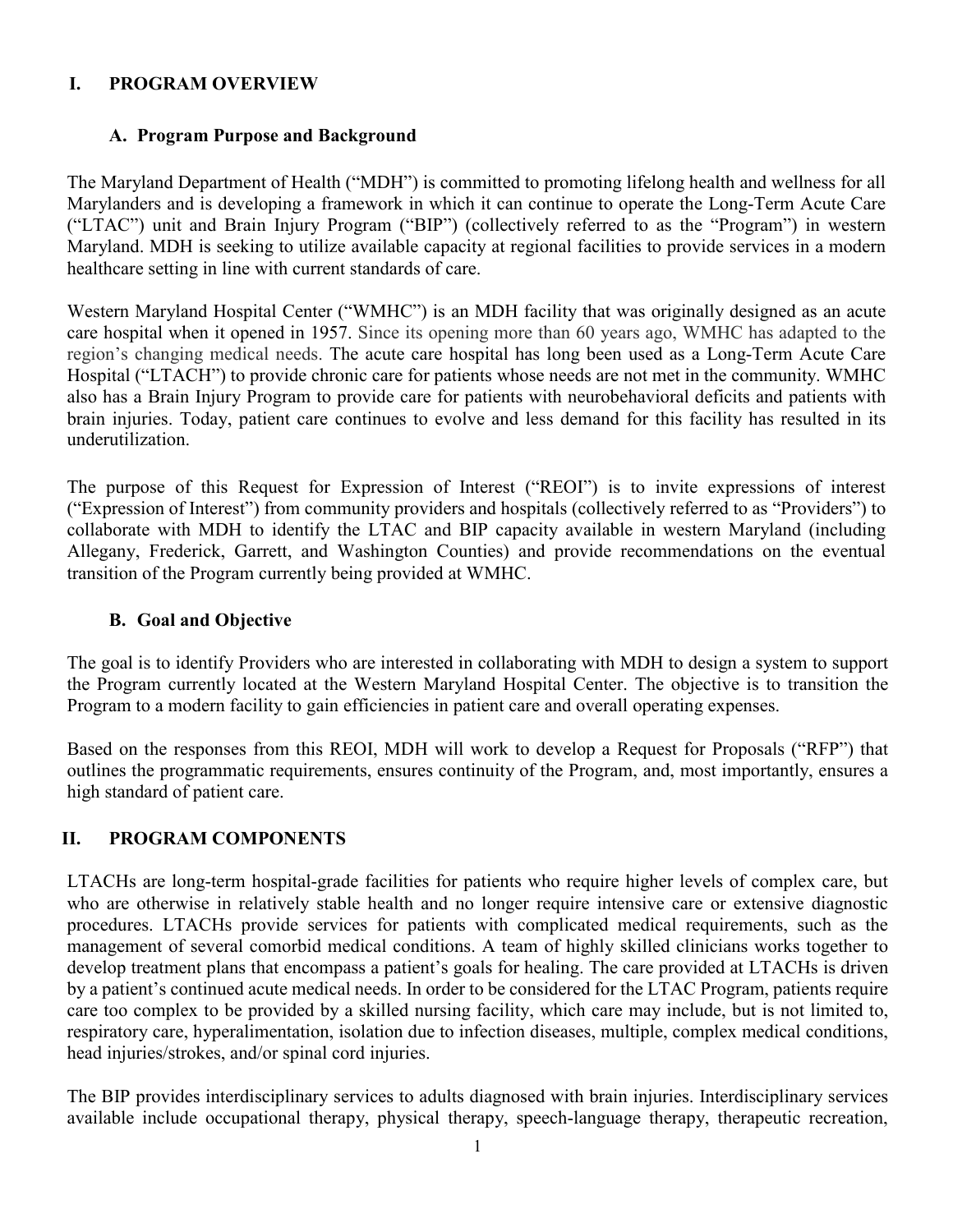psychology, psychiatry, social work, nursing, medical services, and respiratory therapy. The BIP provides therapeutic environments for patients as they go through rehabilitation using comprehensive, structured, and interdisciplinary programming. Within WMHC's BIP there are two tracks: the Rehabilitation Track and the Brain Injury Transitional Care Program. The Rehabilitation Track serves patients with medical necessity for inpatient rehabilitation; reasonable expectations of functional gains through physical medicine and rehabilitation; and a need that requires at least two interdisciplinary therapies. The Brain Injury Transitional Care Program serves patients who are at least 22 years of age with diagnosis of a brain injury that occurred at age 18 years of age or after; have been evaluated and identified as an appropriate candidate for admission to an existing waiver program; have an expressed desire to utilize the Maryland Brain Injury Waiver services; and have demonstrated unsuccessful outcomes with placement elsewhere in the community.

MDH is committed to continuing to provide a high standard of long-term acute care for the benefit of its residents. This REOI is being issued to obtain Expressions of Interest from qualified and experienced Providers for a broad range of long-term quality acute care services, including but not limited to:

- Developing, implementing and maintaining all standard policies and procedures necessary for longterm acute care and brain injury care in accordance with federal and State standards
- Developing, implementing and maintaining a program designed to nurture patients as well as attend to their medical needs
- Implementing leading edge, quality skilled acute care and brain injury care within modern state of the art accommodations
- Retaining long-term acute care beds to meet current and future needs
- Ensuring diversity and inclusiveness and open doors to all
- Creating opportunities for the MDH workforce currently working with LTAC/BIP patients
- Ensuring fiscal responsibility and financial sustainability
- Being an active partner in creating thriving communities

### **III. REOI PROCESS AND SUBMISSION REQUIREMENTS**

### **A. Contact**

Refer all questions and send all materials to:

Attention: Alison Barry Maryland Department of Health Office of Facilities Management and Development 201 W. Preston Street Baltimore, MD 21201 Phone: (410) 767-6819 Email: alison.barry@maryland.gov

#### **B. Summary of Key Dates**

- Informational webinar: Wednesday, June 8, 2022
- Intent to Submit deadline: Thursday, June 9, 2022
- Final date to submit questions via email: Monday, June 13, 2022
- Answers to questions returned: Friday, June 17, 2022
- REOI submission deadline: Friday, July 1, 2022, 5:00 p.m.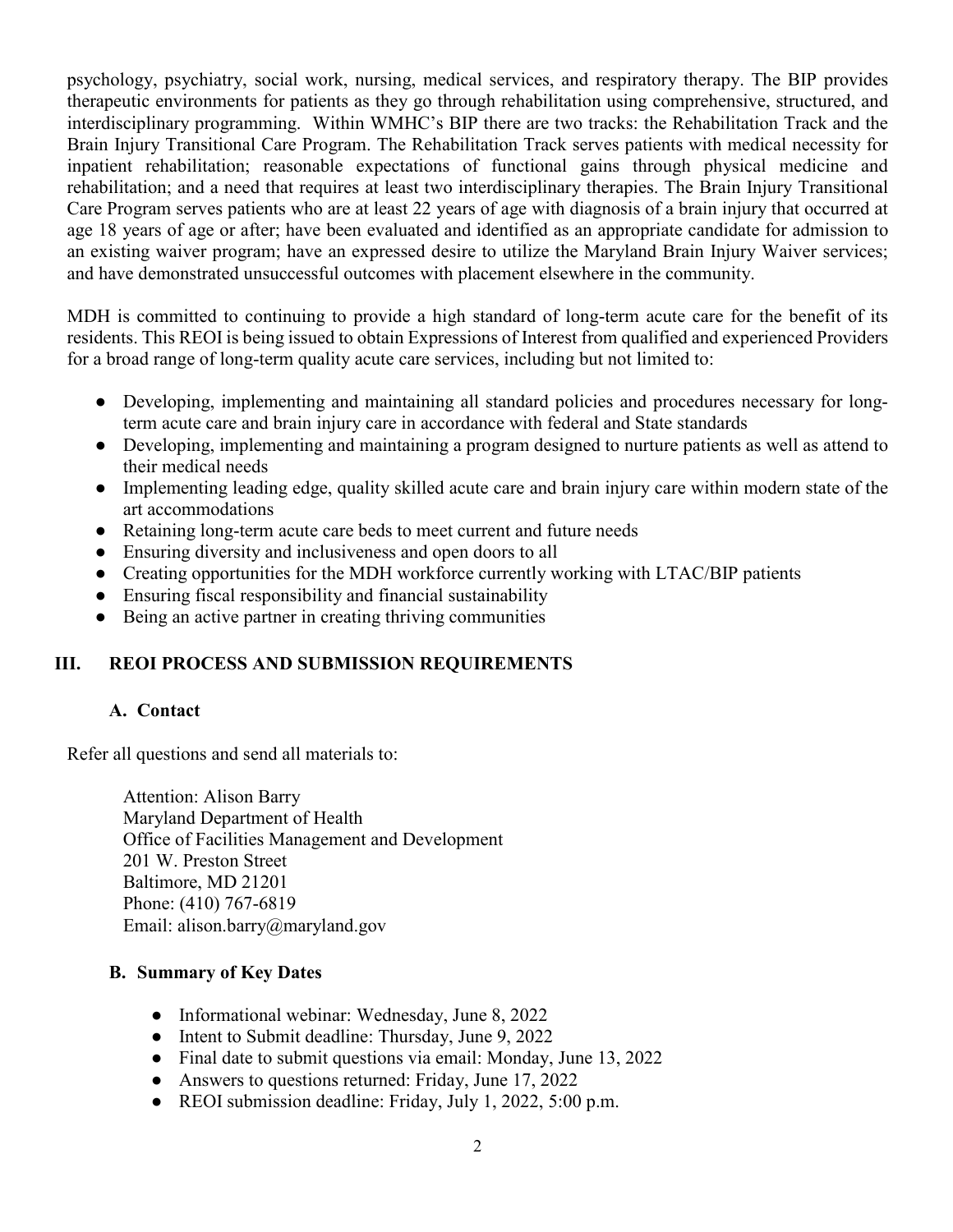### **C. Intent to Submit**

Interested Providers must submit the Intent to Submit notification by the date indicated in Section III.B. above. Providers must send an e-mail to the attention of the contact in Section III.A. above with the following information:

- Name of Provider's designated project contact for purposes of the submission;
- Contact information, including at minimum, name, organization, address, phone number, and email address; and
- A statement indicating the Provider's Intent to Submit an Expression of Interest.

# **D. Questions about the REOI**

Providers with questions about the REOI should forward them via email to the contact from Section III.A by the deadline set forth in Section III.B. MDH will redact identifying marks from the email and forward the original question, with an answer, to all Providers who registered during the Intent to Submit process. MDH will not respond to questions by telephone or in person.

## **E. Submission Requirements**

Providers must submit one electronic copy of their Expression of Interest by the date indicated in Section III.B. above to the attention of the contact in Section III.A.

An electronic copy is defined as an emailed version of the document in PDF file format. Other file formats will not be accepted.

# **F. Format/Content**

For uniformity, all submissions should contain the following content, organized according to the headings in this section.

General: The Provider's name must appear in the upper right-hand corner of each page and each page should be numbered consecutively.

Cover Page: Containing legal name, address and contact information for the Provider.

Content: Submissions must include, at a minimum:

1. **Overview:** A description of proposed services.